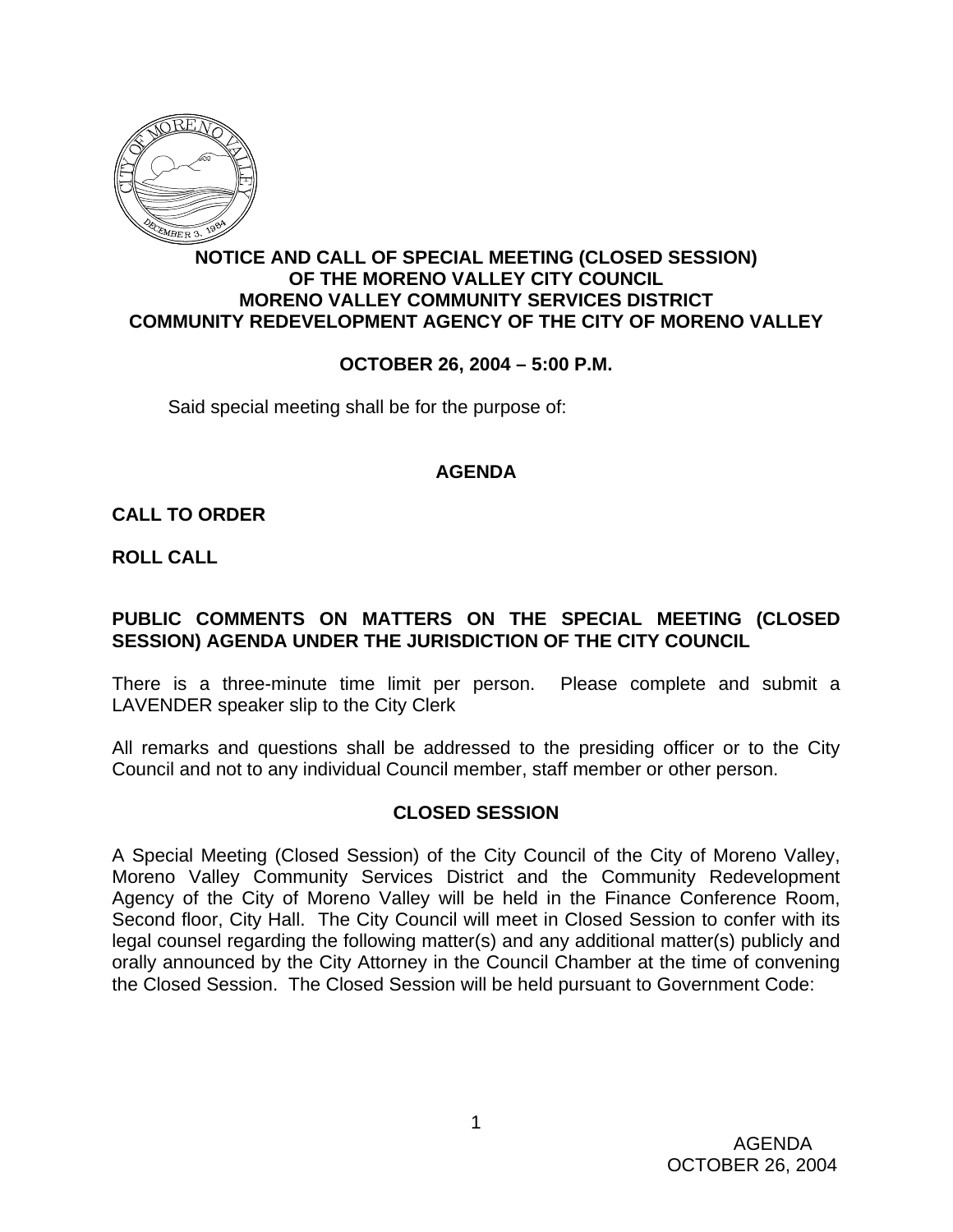1) SECTION 54956.9(a) – CONFERENCE WITH LEGAL COUNSEL – EXISTING LITIGATION

| a)           | Case:<br>Court:<br>Case No.: | W. B. Walton v. City of Moreno Valley, et al.<br><b>Riverside Superior Court</b><br><b>RIC 377795</b>                                                                                                                                                                 |
|--------------|------------------------------|-----------------------------------------------------------------------------------------------------------------------------------------------------------------------------------------------------------------------------------------------------------------------|
| b)           | Case:                        | Angel Mendoza, by and through His Guardian Ad Litem,<br>Eulalia Mendoza v. City of Moreno Valley and Moreno Valley<br>Animal Services, and Does 1 through 50, Inclusive                                                                                               |
|              | Court:<br>Case No.:          | <b>Riverside Superior Court</b><br><b>RIC 396599</b>                                                                                                                                                                                                                  |
| $\mathsf{C}$ | Case:<br>Court:<br>Case No.: | Suarez v. City of Moreno Valley<br><b>Riverside Superior Court</b><br><b>RIC 396766</b>                                                                                                                                                                               |
| d)           | Case:                        | Lauren Lynn Baisden, by Dolores Baisden her guardian ad<br>litem v. City of Moreno Valley                                                                                                                                                                             |
|              | Court:<br>Case No.:          | <b>Riverside Superior Court</b><br><b>RIC 404900</b>                                                                                                                                                                                                                  |
| e)           | Case:                        | Public Entity Risk Management Authority v. City of Moreno<br>Valley, City of Palm Desert, City of Simi Valley, City of Palm<br>Springs, City of La Quinta, City of Hemet, Coachella Valley<br>Association of Governments, City of Rolling Hills, and DOES<br>$1 - 50$ |
|              | Court:<br>Case No.:          | <b>Riverside Superior Court</b><br><b>INC 038382</b>                                                                                                                                                                                                                  |
| f)           | Case:<br>Court:<br>Case No.: | Vandel Ridge v. City of Moreno Valley, et al.<br><b>Riverside Superior Court</b><br><b>RIC 411064</b>                                                                                                                                                                 |
| g)           | Case:<br>Court:<br>Case No.: | Sandra Lowe, et al v. City of Moreno Valley<br><b>Riverside Superior Court</b><br>Case No. 416532                                                                                                                                                                     |
| h)           | Case:<br>Court:<br>Case No.: | Citizens to Enforce CEQA v. City of Moreno Valley, et al.<br><b>Riverside Superior Court</b><br>RIC 403114                                                                                                                                                            |
| i)           | Case:<br>Court:<br>Case No.: | Stacy Stillwell v. City of Moreno Valley<br><b>Riverside Superior Court</b><br><b>RIC 408908</b>                                                                                                                                                                      |